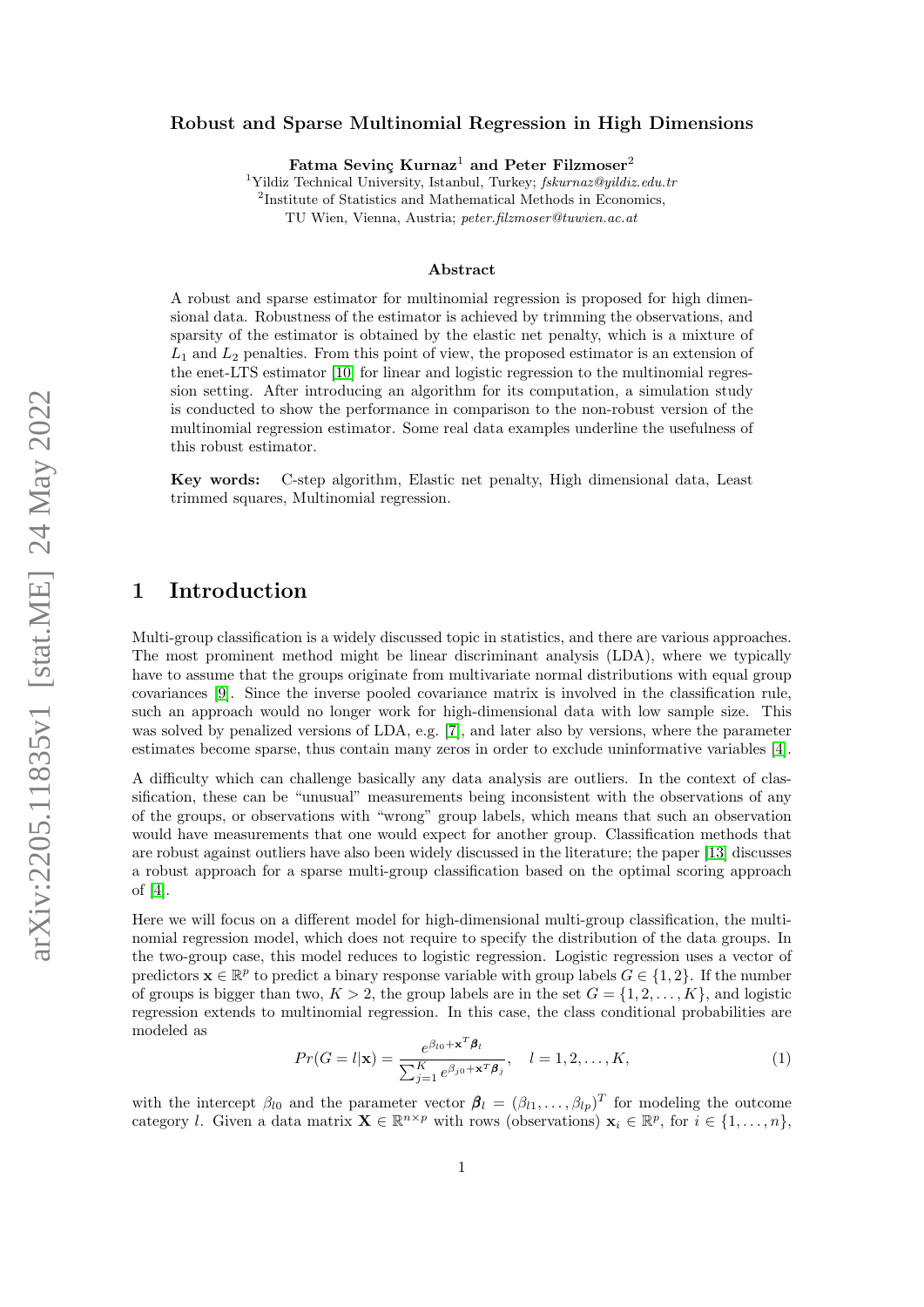and group labels  $g_i \in G$ , the parameters are usually estimated by the maximum likelihood (ML) method. For this we consider an indicator response matrix  $\mathbf{Y} \in \mathbb{R}^{n \times K}$  with elements  $y_{il} = I(g_i =$ l), where  $I(\cdot)$  denotes the indicator function. The log-likelihood function is given by  $\ell(\beta) =$  $\sum_{i=1}^n \sum_{l=1}^K y_{il} \log p_l(\mathbf{x}_i)$ , where  $p_l(\mathbf{x}_i)$  represents the predicted class probabilities, and  $\boldsymbol{\beta}$  denotes the matrix of dimension  $(p+1) \times K$ , with the parameters  $\beta_{l0}$  and  $\beta_l$  in its columns. Maximizing the log-likelihood function boils down to estimating the parameters in an iteratively reweighted leastsquares scheme, which is no longer applicable in a high dimensional setting, especially if  $p \gg n$ . For this case it is common to use regularization, and in the context of multinomial regression different proposals exist [\[3,](#page-14-2) [5\]](#page-14-3). Here we will focus on the elastic net estimator for multinomial regression introduced in [\[5\]](#page-14-3), which is based on a penalized form of the log-likelihood function,

<span id="page-1-1"></span>
$$
\ell_{\lambda,\alpha}(\boldsymbol{\beta}) = \frac{1}{n} \sum_{i=1}^{n} \left[ \sum_{l=1}^{K} y_{il} (\beta_{l0} + \mathbf{x}_i^T \boldsymbol{\beta}_l) - \log \left( \sum_{j=1}^{K} e^{\beta_{j0} + \mathbf{x}_i^T \boldsymbol{\beta}_j} \right) \right] - \lambda P_{\alpha}(\boldsymbol{\beta}), \tag{2}
$$

with the elastic net penalty

<span id="page-1-2"></span>
$$
P_{\alpha}(\beta) = (1 - \alpha) \frac{1}{2} \sum_{j=1}^{p} \sum_{l=1}^{K} \beta_{jl}^{2} + \alpha \sum_{j=1}^{p} \sum_{l=1}^{K} |\beta_{jl}|.
$$
 (3)

The non-negative tuning parameter  $\lambda$  controls the entire strength of the penalty, while the tuning parameter  $\alpha \in [0,1]$  allows to mix the proportion of the ridge  $(L_2)$  and the lasso  $(L_1)$  penalty. This penalty structure provides to select variables like in lasso regression, and shrinks the coefficients according to ridge regression. An algorithm to estimate the unknown parameters has been implemented in the R package glmnet [\[6\]](#page-14-4).

A limitation of this estimator is its sensitivity with respect to outliers, which goes back to the principle of ML estimation, where every observation contributes equally to the penalized loglikelihood function. Different robust versions have been studied for the non-penalized form of multinomial regression, [\[17,](#page-15-3) [19,](#page-15-4) [2\]](#page-14-5), but generally they are not applicable in the high dimensional case. To the best of our knowledge, there exists no robust version of multinomial regression for high-dimensional data.

The goal of this paper is to introduce a robust counterpart to the elastic net estimator for multinomial regression. The main idea is to use a trimmed version of the penalized log-likelihood function, similar as done in [\[10\]](#page-15-0) in the context of sparse binary logistic regression. The new estimator is introduced in detail in Section [2.](#page-1-0) Section [3](#page-4-0) provides an algorithm for the computation of the proposed estimator. The usefulness of the methodology is investigated in simulation studies in Section [4,](#page-5-0) and Section [5](#page-10-0) shows the performance using real data examples. The final Section [6](#page-13-0) summarizes and concludes.

### <span id="page-1-0"></span>2 A robust estimator for multinomial regression

The proposed robustified elastic net estimator for multinomial regression will be based on the idea of trimming the objective function given in Eq. [\(2\)](#page-1-1).

### 2.1 Definition of the estimator

Every observation contributes to this objective function, and large contributions can potentially originate from outliers, which could be outliers in the explanatory variables, or a wrong class label, or both. Thus, the idea is to just consider a subset of the observations to optimize the criterion.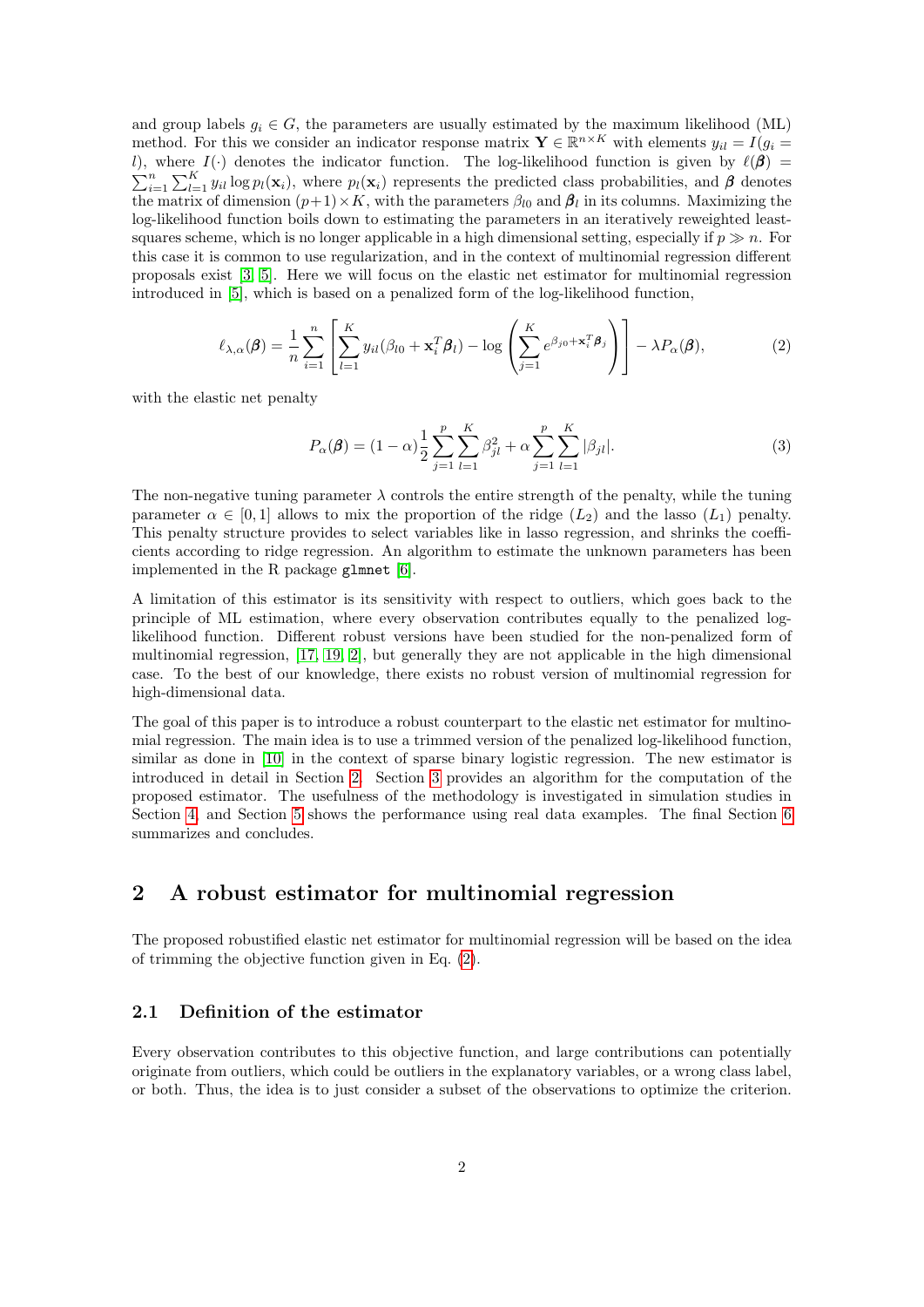This is formulated in terms of the penalized negative trimmed log-likelihood function as

<span id="page-2-0"></span>
$$
Q(H,\beta) = -\frac{1}{h} \sum_{i \in H} \left[ \sum_{l=1}^{K} y_{il} (\beta_{l0} + \mathbf{x}_i^T \boldsymbol{\beta}_l) - \log \left( \sum_{j=1}^{K} e^{\beta_{j0} + \mathbf{x}_i^T \boldsymbol{\beta}_j} \right) \right] + h \lambda P_{\alpha}(\boldsymbol{\beta}), \tag{4}
$$

with the penalty of Eq. [\(3\)](#page-1-2). Here, H denotes a subset of the observations of size h, thus  $H \subseteq$  $\{1, 2, \ldots, n\}$  and  $|H| = h$ . The minimum of the objective function [\(4\)](#page-2-0) determines the optimal subset of size h,

<span id="page-2-1"></span>
$$
H_{opt} = \underset{H \subseteq \{1, 2, ..., n\} : |H| = h}{\arg \min} Q(H, \hat{\beta}_H),
$$
\n(5)

which is supposed to be outlier free. The estimated coefficients  $\hat{\beta}_H$  depend on the specific subset H, and result from the minimization problem  $\hat{\beta}_H = \arg \min_{\mathbf{\beta}} Q(H, \mathbf{\beta})$ . It is obvious that problem [\(5\)](#page-2-1) would – except for very small  $n -$  be computationally too expensive to be solved by considering all possible subsets of size  $h$ , and thus an approximate solution has to be used. The resulting estimator will be denoted by

$$
\hat{\boldsymbol{\beta}}_{\text{enetLTS}} = \underset{\boldsymbol{\beta}}{\text{arg min}} \, Q(H_{opt}, \boldsymbol{\beta}) \tag{6}
$$

and called enet-LTS estimator for multinomial regression. The acronym LTS refers to the FAST-LTS algorithm, which goes back to [\[16\]](#page-15-5) in the robust regression setting. This strategy to find an optimal subset has been employed for several robust estimators, such as for linear and logistic regression with elastic net (enet) penalty [\[10\]](#page-15-0). The key feature of this algorithm are the C-steps (concentration steps), which works in the robust regression setting as follows. Given an index set  $H_m$  of size h in the m-th iteration of the algorithm. The regression parameters are estimated with these h observations, and then residuals of all  $n$  observations to the model can be computed. The squared residuals are sorted, and the next subset  $H_{m+1}$  of size h in iteration  $m+1$  is obtained by the indexes of the observations of the smallest  $h$  squared residuals. It has been shown that the sum of squared residuals for the subset  $H_{m+1}$  is smaller or equal to that based on  $H_m$ . Thus, C-steps are used to improve the value of the objective function.

#### <span id="page-2-2"></span>2.2 C-steps and robustness

In the context of multinomial regression, the criterion used within the C-steps is proposed as follows. Consider fixed parameters  $\lambda$  and  $\alpha$  for the penalty in Eq. [\(4\)](#page-2-0), and an h-subset  $H_m$ . This will yield estimated coefficients  $\hat{\beta}_{H_m}$ . For simplicity we denote the columns of this matrix by  $(\hat{\beta}_{j0}, \hat{\boldsymbol{\beta}}_{j}^{T})$  $j^{\prime}$  for  $j = 1, ..., K$ . Then we can compute the "scores" or values of the linear link function as  $z_{i_{lj}} = \hat{\beta}_{j0} + \mathbf{x}_{i_l}^T \hat{\boldsymbol{\beta}}_j$ , for  $j = 1, ..., K$ . The index  $i_l$  refers to an observation of group l, where  $n_l$  is the number of observations in this group. The score vectors  $\mathbf{z}_{i_l} = (z_{i_{l1}}, \ldots, z_{i_{lK}})^T$ are then group-wise used for multivariate outlier detection. The idea is that outlying scores in a group could either indicate observations with a wrong group label, or observations with very atypical x-values, or both. The next index set of the C-step,  $H_{m+1}$ , will have to consist of the least outlying h observations, where the sizes of the groups have to be considered appropriately.

Group-wise multivariate outlier detection will be based on robust Mahalanobis distances (RD) by using the Minimum Covariance Determinant (MCD) estimator [\[14\]](#page-15-6). This requires a score matrix of full rank, but the matrix  $\mathbf{Z}_l$  with rows  $\mathbf{z}_{i_l}$ , for  $i_l = 1, \ldots, n_l$ , has at most rank  $K - 1$ , because the probabilities in Eq. [\(1\)](#page-0-0) sum up to 1. Thus, we first use Singular Value Decomposition (SVD) to decompose  $\mathbf{Z}_l = \mathbf{U}_l \mathbf{D}_l \mathbf{V}_l^T$ , where the columns of these matrices are those corresponding to the  $r_l$  non-zero singular values in  $\mathbf{D}_l$ . Denote the MCD estimates of location and covariance of  $\mathbf{U}_l$  by  $\mathbf{t}_l$  and  $\mathbf{C}_l$ , respectively. Then the robust Mahalanobis distances for the observations from group l are given as

$$
RD(\mathbf{z}_{i_l}) = \sqrt{(\mathbf{z}_{i_l} - \mathbf{t}_l)^T \mathbf{C}_l^{-1} (\mathbf{z}_{i_l} - \mathbf{t}_l)}, \quad i_l = 1, \dots, n_l.
$$
\n(7)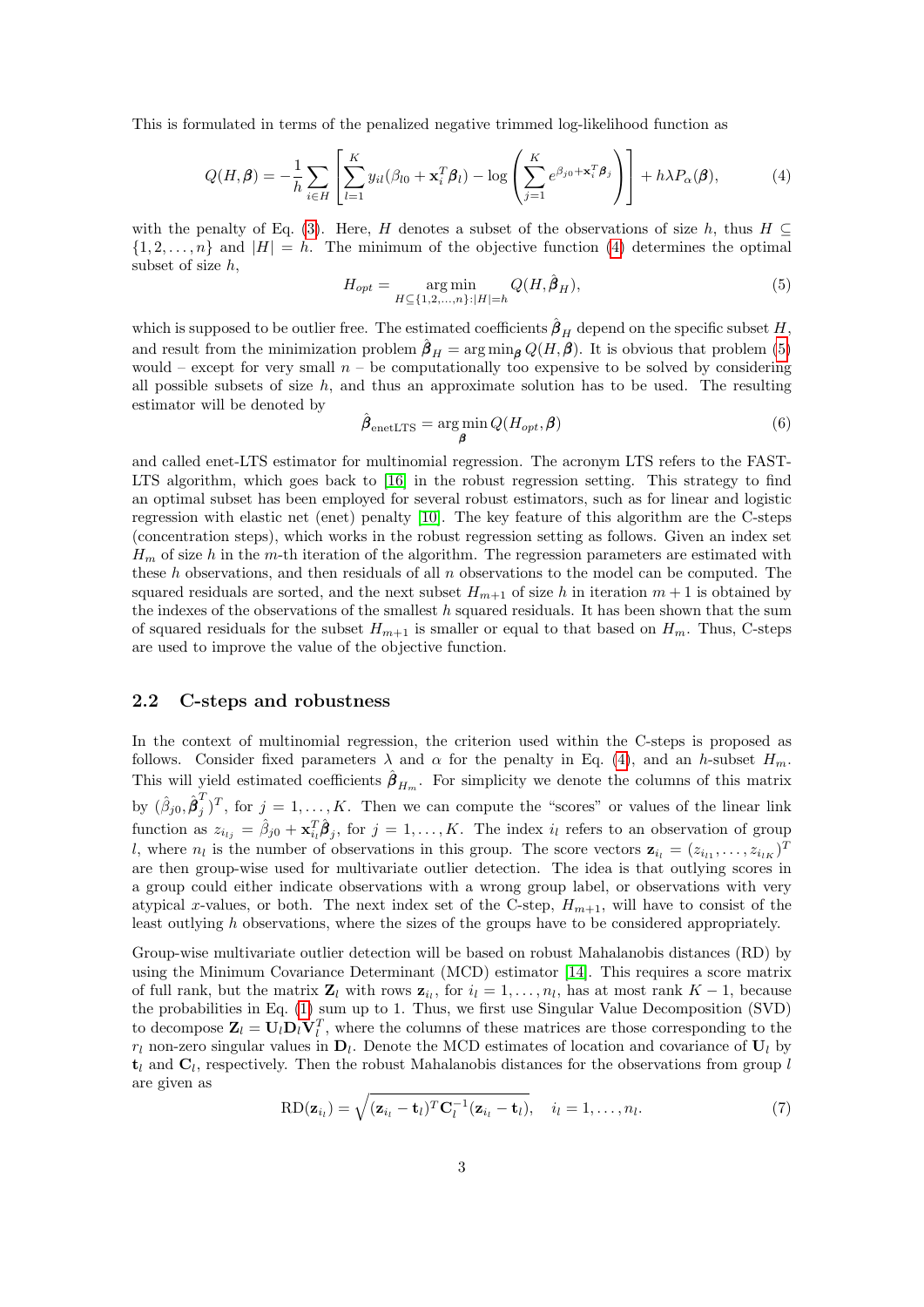In order to make these distances better comparable among the groups, we consider group-wise scaled robust distances,

<span id="page-3-0"></span>
$$
RD_s(\mathbf{z}_{i_l}) = RD(\mathbf{z}_{i_l}) \frac{\sqrt{\chi^2_{r_l,0.5}}}{\text{median}_{i_l} RD(\mathbf{z}_{i_l})}
$$
(8)

where  $\chi^2_{r_l,0.5}$  is the 0.5-quantile of the chi-square distribution with  $r_l$  degrees of freedom. Note that it would not be useful to just consider the observations with the smallest scaled robust distances in the next iteration for the C-step, because it could then happen that an entire group would be lost. This can be avoided by using the same proportion of observations per group as in the original sample also in the h-subsets. Define  $h_l = \lfloor (n_l + 1)h/n \rfloor$  as the number of observations of group l contained in a subset of size h, where the last number  $h<sub>K</sub>$  probably needs to be adjusted such that  $\sum_{l=1}^{K} h_l = h$ . The new index set  $H_{m+1}$  in iteration  $m+1$  of the C-steps will consist of those indexes corresponding to the smallest  $h_l$  scaled distances  $RD_s(\mathbf{z}_{i_l})$ , for  $l = 1, ..., K$ .

#### <span id="page-3-2"></span>2.3 Random starts with initial subsets

The global optimum is approximated by performing the C-steps with several random starts, based on so-called elemental subsets. This idea has been outlined in [\[1,](#page-14-6) [10\]](#page-15-0), with the purpose to keep the runtime of the algorithm low, but it needs to be adapted to multinomial regression. For a certain combination of the penalty parameters  $\alpha$  and  $\lambda$ , elemental subsets are created consisting of the indexes of two randomly selected observations from each category. Therefore, each elemental subset includes 2K randomly selected observations. We denote the s-th elemental subset by

$$
H_{el}^{s} = {\mathbf{j}_{1}^{s}, \mathbf{j}_{2}^{s}, ..., \mathbf{j}_{K}^{s}},
$$
\n(9)

where  $\mathbf{j}_l^s$  refers to 2 randomly selected observation indexes  $\{j_{l1}, j_{l2}\}\$  from category l, for  $l =$  $1, \ldots, K$ . In total we will consider  $s \in \{1, 2, \ldots, 500\}$  elemental subsets to compute the estimator

$$
\hat{\boldsymbol{\beta}}_{H_{el}^s} = \underset{\boldsymbol{\beta}}{\arg\min} Q(H_{el}^s, \boldsymbol{\beta}),\tag{10}
$$

where  $Q(H_{el}^s, \beta)$  is the objective function [\(4\)](#page-2-0), with h replaced by 2K.

Based on this estimator, the score matrix can be computed for all observations, and scaled robust distances  $(8)$  can be derived. Then two C-steps are carried out, starting with the h-subset identified by the indexes of the (group-wise) smallest scaled RD values. This yields estimated parameters, say  $\beta$ , which are used to compute the predicted class probabilities  $\hat{p}_l(\mathbf{x}_i) = Pr(G = l|\mathbf{x}_i)$  for the i-th observation a particular class  $l$ , see Eq. [\(1\)](#page-0-0). The value of the objective function can then be denoted as

<span id="page-3-1"></span>
$$
Q_{\lambda,\alpha}(\hat{H},\hat{\boldsymbol{\beta}}) = -\frac{1}{h} \sum_{i=1}^{h} \sum_{l=1}^{K} y_{il} \log \hat{p}_l(\mathbf{x}_i) + h\lambda P_\alpha(\hat{\boldsymbol{\beta}}),
$$
\n(11)

where  $\hat{H}$  is the h-subset used for this estimator, and  $P_{\alpha}(\hat{\boldsymbol{\beta}})$  corresponds to the penalty term given in Eq. [\(3\)](#page-1-2).

Out of the 500 elemental subset starts, only those best 10 h-subsets with the smallest value of the objective function in [\(11\)](#page-3-1) are kept. With these 10 candidate subsets, the C-steps are performed until convergence (no further decrease). The result is an  $h$ -subset, called *best subset*, which also defines the estimator for this particular combination of  $\alpha$  and  $\lambda$ . The detailed algorithm in the next section will identify the optimal tuning parameters, and define the final estimator.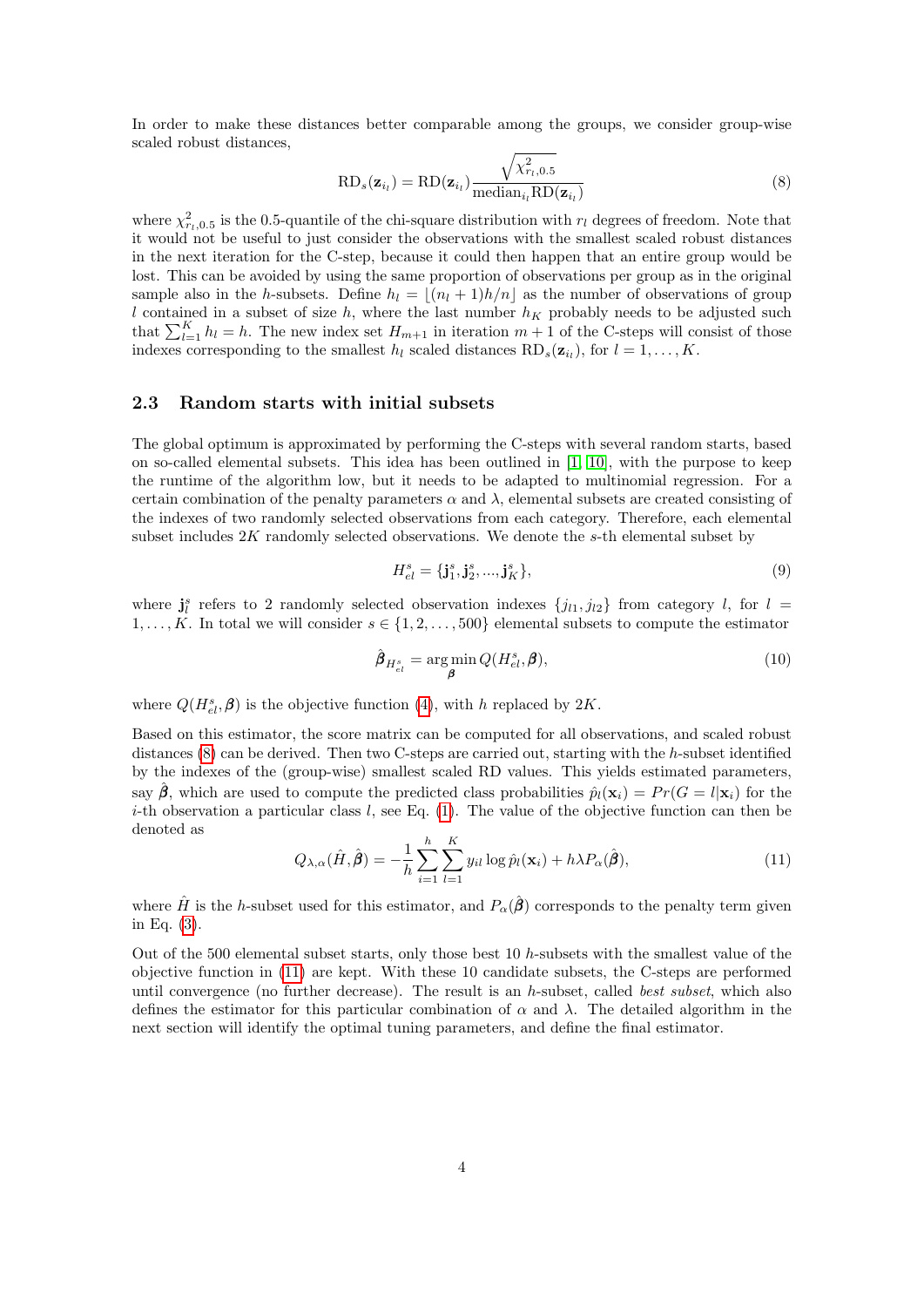# <span id="page-4-0"></span>3 Algorithm

The steps outlined in the previous section can now be used to define the algorithm to compute the robustified elastic net estimator for multinomial regression.

Centering and scaling: At the beginning of the algorithm, the predictor variables are centered robustly by the median and scaled by the MAD. While carrying out the C-steps of the algorithm, we additionally center and scale the predictors by their arithmetic means and standard deviations, calculated on each current subset, see also [\[10\]](#page-15-0). At the end, the coefficients are back transformed to the original scale.

Tuning parameters: In order to identify the optimal tuning parameters  $\alpha_{opt}$  and  $\lambda_{opt}$ , these parameters are varied on a specified grid, and the results need to be evaluated. In our experiments we have used 41 equally spaced points in [0, 1] for  $\alpha$ , and values from 0.05 to 0.95 in steps of 0.05 for  $\lambda$  (with possible adjustment if the evaluation did not reveal a clear optimum). The procedure outlined in Section [2.3](#page-3-2) was carried out for the pair with the smallest  $\alpha$  and  $\lambda$  values. For further combinations we use the warm-start strategy as described in [\[1,](#page-14-6) [10\]](#page-15-0). That means we do not search an h-subset based on elemental subsets, but directly take the best h-subset from the neighboring grid value of  $\alpha$  and/or  $\lambda$ , and start to perform the C-steps from this subset until convergence. Therefore, we obtain the best h-subsets for each combination of grid values  $\alpha$  and  $\lambda$ .

Evaluation using cross-validation (CV): Every combination of selected tuning parameters  $\alpha$ and  $\lambda$  results in a best subset containing h observation indexes. In order to determine the optimal combination of the tuning parameters  $\alpha$  and  $\lambda$  on the grid values, we are using k-fold CV as in [\[10\]](#page-15-0) (here we take  $k = 5$ ) to randomly split each of the index sets into k blocks of approximately equal size. Already the h-subset consists of approximately the same proportions of observations per group as the original data set, and also each of the CV folds is constructed to consist of approximately the same proportions. However, here it could happen that one group has a very high proportion of outliers, and this should be taken into account by an appropriately robustified evaluation measure.

The model is fit to the observations of  $k-1$  blocks, and this yields class predictions  $\hat{p}_i(\mathbf{x}_i)$  for the observations of the left-out block, for each class  $l = 1, ..., K$ . This is done consecutively for each block being once the test-set block. Thus, we can compute deviances  $d_i = -\sum_{l=1}^{K} y_{il} \log \hat{p}_l(\mathbf{x}_i)$  for all observations  $i = 1, \ldots, h$  of the h-subset. In order to protect against outlying deviances as a result from possibly poor predictions due to a high outlier proportion in a group, we do not consider the 10% of the largest deviances per group, and thus just compute the mean of the smallest 90% of the deviances per group as the robust evaluation measure. Then the optimal parameter pair  $\alpha_{opt}$  and  $\lambda_{opt}$  is that combination of  $\alpha$  and  $\lambda$  values which results in the minimum of this robust evaluation measure. The corresponding h-subset is called  $H_{opt}$ . With this subset we minimize the objective function [\(4\)](#page-2-0) to obtain the estimator  $\beta_{\text{out}}$ .

Reweighting step: Trimming can cause low efficiency of the estimator, and therefore a reweighting step is added to increase the efficiency as in [\[15\]](#page-15-7). In a reweighting step, it is common that the outliers to the current model are identified and downweighted according to specific weights. The proposed weighting scheme is using the scaled robust distances from Eq. [\(8\)](#page-3-0), computed from  $\beta_{opt}$ , as follows:

$$
w_{i_l} = \begin{cases} 0, & \text{if } \text{RD}_s(\mathbf{z}_{i_l}) > c_2 \\ 1, & \text{else} \end{cases} \qquad i_l = 1, \dots, n_l, \quad l = 1, \dots, K,
$$
 (12)

where  $c_2 = 5$  is constant. The weights  $w_{i_l}$  can be mapped to weights  $w_i$ , for every observation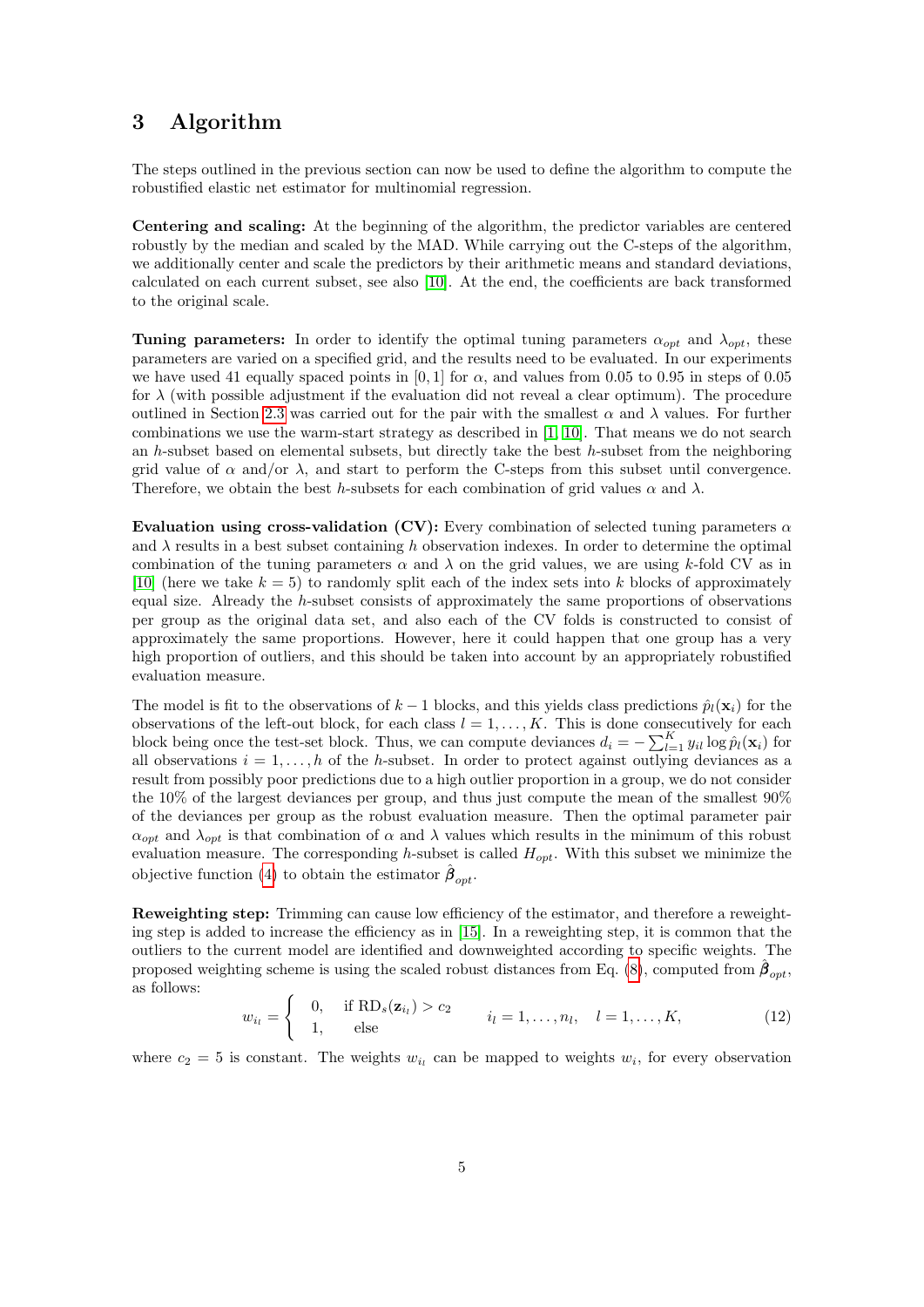$i = 1, \ldots, n$ . The reweighted enet-LTS estimator is defined as

<span id="page-5-1"></span>
$$
\hat{\boldsymbol{\beta}}_{reweighted} = \underset{\boldsymbol{\beta}}{\arg\min} \left\{ \sum_{i=1}^{n} w_i \left[ \sum_{l=1}^{K} y_{il} (\beta_{l0} + \mathbf{x}_i^T \boldsymbol{\beta}_l) - \log \left( \sum_{j=1}^{K} e^{\beta_{j0} + \mathbf{x}_i^T \boldsymbol{\beta}_j} \right) \right] + \lambda_{upd} n_w P_{\alpha_{opt}}(\boldsymbol{\beta}) \right\},\tag{13}
$$

where  $n_w$  is the number of nonzero weights. Since  $h \leq n_w$ , and because the optimal parameters  $\alpha_{opt}$  and  $\lambda_{opt}$  have been derived from h observations, the penalty can act slightly differently in Eq. [\(13\)](#page-5-1) than for the raw estimator. For this reason, the parameter  $\lambda_{opt}$  has to be updated, while the  $\alpha_{opt}$  compromising the tradeoff between the  $L_1$  and the  $L_2$  penalty is kept the same. The updated parameter  $\lambda_{u\bar{v}}$  is determined by 5-fold CV and the  $\alpha_{\bar{v}}$  is already fixed.

## <span id="page-5-0"></span>4 Simulation studies

In this section, the enet-LTS estimator is compared to the classical non-robust multinomial logistic regression estimator with elastic net penalty [\[5\]](#page-14-3) by means of simulation studies. For the enet-LTS estimator we determine the subset size by  $h = |(n + 1) \cdot 0.75|$ . All simulations are carried out in the statistical software environment R [\[20\]](#page-15-8).

To determine the optimal tuning parameters, we use the same procedure for the classical and robust estimator for coherence, which means we first choose the same grid for  $\alpha$  with 41 equally spaced points in [0, 1], and the same grid for  $\lambda$  with values between 0.05 and 0.95 in steps of 0.05. Within a 5-fold CV procedure, the mean of the deviances is computed for the classical estimator, and the trimmed mean for the robust estimator, see Sec. [3.](#page-4-0) The minimum value of this objective determines the optimal tuning parameters.

Note that we simulated the data sets with intercept. As described at the end of Section [2,](#page-1-0) the data are centered and scaled at the beginning of the algorithm and only in the final step, the coefficients are back-transformed to the original scale, where the estimate of the intercept is computed.

Simulation schemes: We describe the general setting of the simulated data sets considering low-dimensional data  $(p < n)$  and high-dimensional data  $(p > n)$ . Each data set consists of  $K = 3$ groups, each with  $n_k$  observations (where  $n_1 + n_2 + n_3 = n$ ), simulated from p-dimensional normal distributions. In order to evaluate the effect on uninformative variables,  $p$  is split up into  $p_a$  active variables which contribute to the grouping information, and  $p<sub>b</sub>$  uncontributing noise variables, thus  $p = p_a + p_b$ . Accordingly, the covariance matrix of the simulated data has a block structure: The elements of the covariance matrix of the first block of informative variables are  $\rho_a^{|j-k|}$ ,  $1 \le j, k \le p_a$ , and those for the second block are  $\rho_b^{|j-k|}$  $b_b^{\left|j-\kappa\right|}$ ,  $1 \leq j, k \leq p_b$ . We will report results for  $\rho_a = \rho_b = 0.5;$ those for other choices are qualitatively similar. Both off-diagonal blocks of the covariance matrix have only zero entries. The mean vectors of lengths  $p$  of the groups are chosen as follows: for group 1 we have  $(3,3,0,\ldots,0)^T$ , for group 2 we select  $(3,-3,0,\ldots,0)^T$ , and for group 3 we have  $(-3, -3, 0, \ldots, 0)^T$ . Thus, the groups are well separated in two dimensions, but with increasing dimension (of the informative variables) the separation gets more difficult.

The coefficient matrix  $\beta$  consists of three columns for the three groups; the first row for the intercept terms is zero, and also the block corresponding to the  $p<sub>b</sub>$  uninformative variables is zero. For the block of the  $p_a$  informative variables we use the following entries: for the first group the values  $(0.5, 0.5, \ldots, 0.5)^T$ , for the second group  $(1, -1, 1, -1, \ldots)^T$ , and for the third group  $(-1,-1,\ldots,-1)^T$ .

For each observation, the category of the response variable y is randomly assigned according to the probabilities  $Pr(G = l | \mathbf{x}) = \frac{e^{\beta_{l0} + \mathbf{x}^{T} \boldsymbol{\beta}_{l}}}{\sigma^{2} \mathbf{x}^{2} + \sigma^{2}}$  $\frac{e^{\rho t_0 + \kappa - \mu_l}}{\sum_{j=1}^3 e^{\beta_{j0} + \kappa^T \beta_j}},$  for  $l = 1, 2, 3$ .

Two different scenarios are considered for contamination. In the first scenario, outliers are added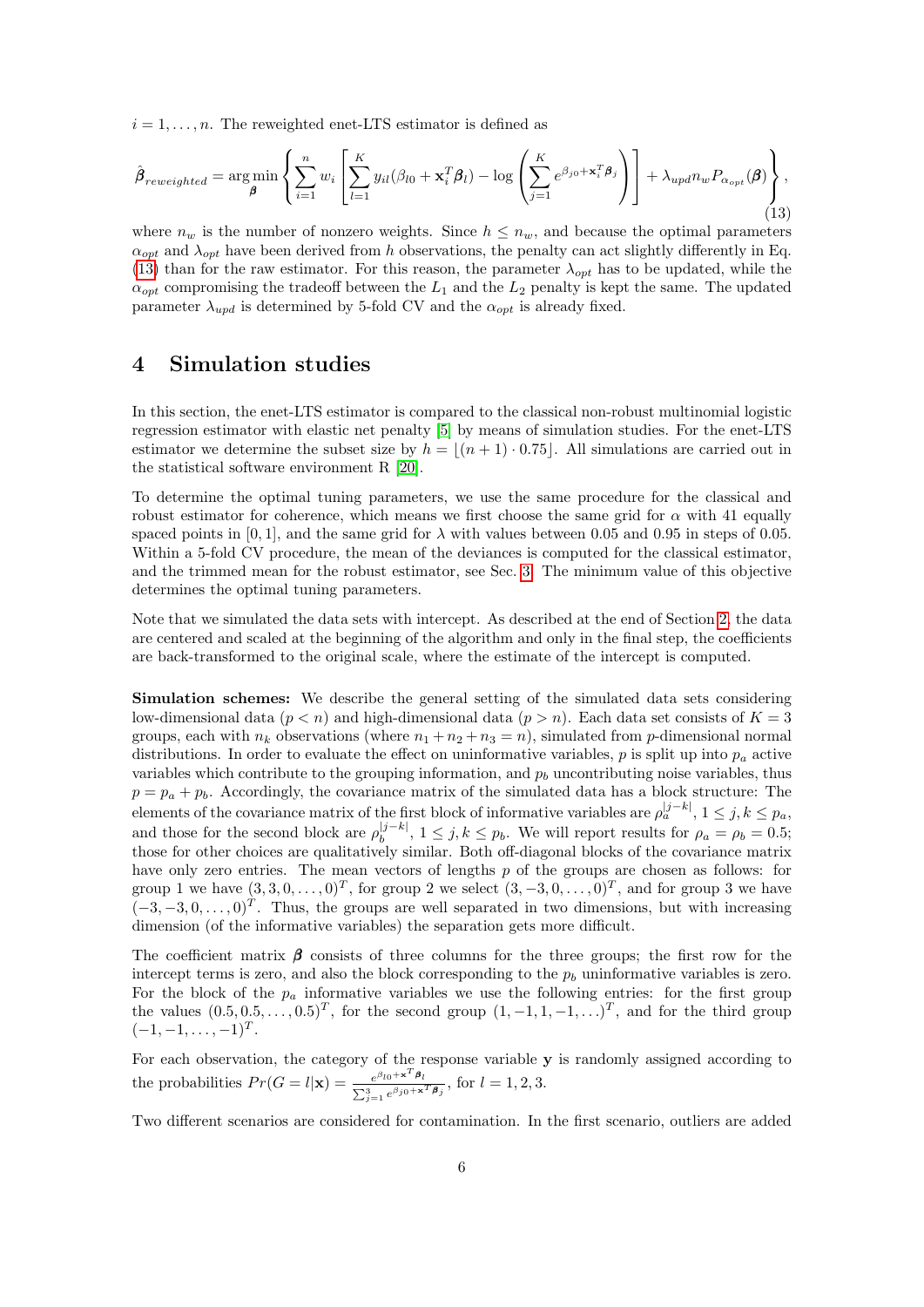to the informative variables only. The second scenario includes outliers in both the informative and the uninformative variables. The outlier proportion  $\varepsilon$  is set to 0% (uncontaminated data), 10% and 20%, respectively, and outliers are generated by replacing the first 10% (or 20%) of the observations of the corresponding block of variables by random values independently drawn from a normal distribution  $N(10, 1)$ .

We select the following five settings for the number of observations, and for the number of informative and uninformative variables, see Table [1.](#page-6-0) The number of observations per group is (approximately) equal. Settings 1, 3 and 4 have  $n > p$ , and setting 2 and 5 have  $p > n$ . Not only the proportion of  $n$  to  $p$  varies, but also the proportion of informative versus uninformative variables varies quite a lot among the settings, see column 4. The last three settings have equal sample size, and thus they should reveal the effect of varying proportions of informative variables, but also of increasing dimension.

| Setting        | $p_a$          | $p_b$ | $p_a : p_b$ | D    | $\, n$ |
|----------------|----------------|-------|-------------|------|--------|
|                | 130            | -30   | 13:3        | 160  | 500    |
| $\overline{2}$ | 250            | 250   | 1:1         | 500  | 300    |
| $3^-$          | 50             | 100   | 1:2         | 150  | 180    |
|                | $\overline{5}$ | 50    | 1:10        | 55   | 180    |
| 5              | 50             | 950   | 1:19        | 1000 | 180    |

<span id="page-6-0"></span>Table 1: Different settings for the simulations.

Performance measures: To evaluate the different estimators, training and test data sets are generated according to the sampling schemes explained earlier. The models are fit to the training data and evaluated on the test data. The test data are always generated without outliers.

As performance measures we use the misclassification rate (MCR) defined by

$$
MCR = \frac{m}{n} \tag{14}
$$

where  $m$  is the number of misclassified observations from the test data after fitting the model on the training data.

A further quality criterion is the precision of the coefficient estimator for the informative and uninformative variables:

$$
\text{PRECISION}_{\text{inf}}(\hat{\boldsymbol{\beta}}) = \sqrt{\frac{1}{p_a K} \sum_{j=2}^{p_a + 1} \sum_{l=1}^{K} \left(\beta_{jl} - \hat{\beta}_{jl}\right)^2},\tag{15}
$$

and

$$
PRECISION_{\text{uninf}}(\hat{\boldsymbol{\beta}}) = \sqrt{\frac{1}{p_b K} \sum_{j=p_a+2}^{p+1} \sum_{l=1}^{K} (\beta_{jl} - \hat{\beta}_{jl})^2}.
$$
 (16)

Concerning the sparsity of the coefficient estimators, we evaluate the False Positive Rate (FPR) and the False Negative Rate (FNR), defined as

$$
FPR(\hat{\boldsymbol{\beta}}) = \frac{|\{j = 1, ..., p \ \& l = 1, ..., K : \hat{\beta}_{jl} \neq 0 \land \beta_{jl} = 0\}|}{p_b \cdot K},
$$
(17)

$$
\text{FNR}(\hat{\boldsymbol{\beta}}) = \frac{|\{j = 1, ..., p \& l = 1, ..., K : \hat{\beta}_{jl} = 0 \land \beta_{jl} \neq 0\}|}{p_a \cdot K},
$$
\n(18)

respectively. The FPR is the proportion of uninformative variables that are incorrectly included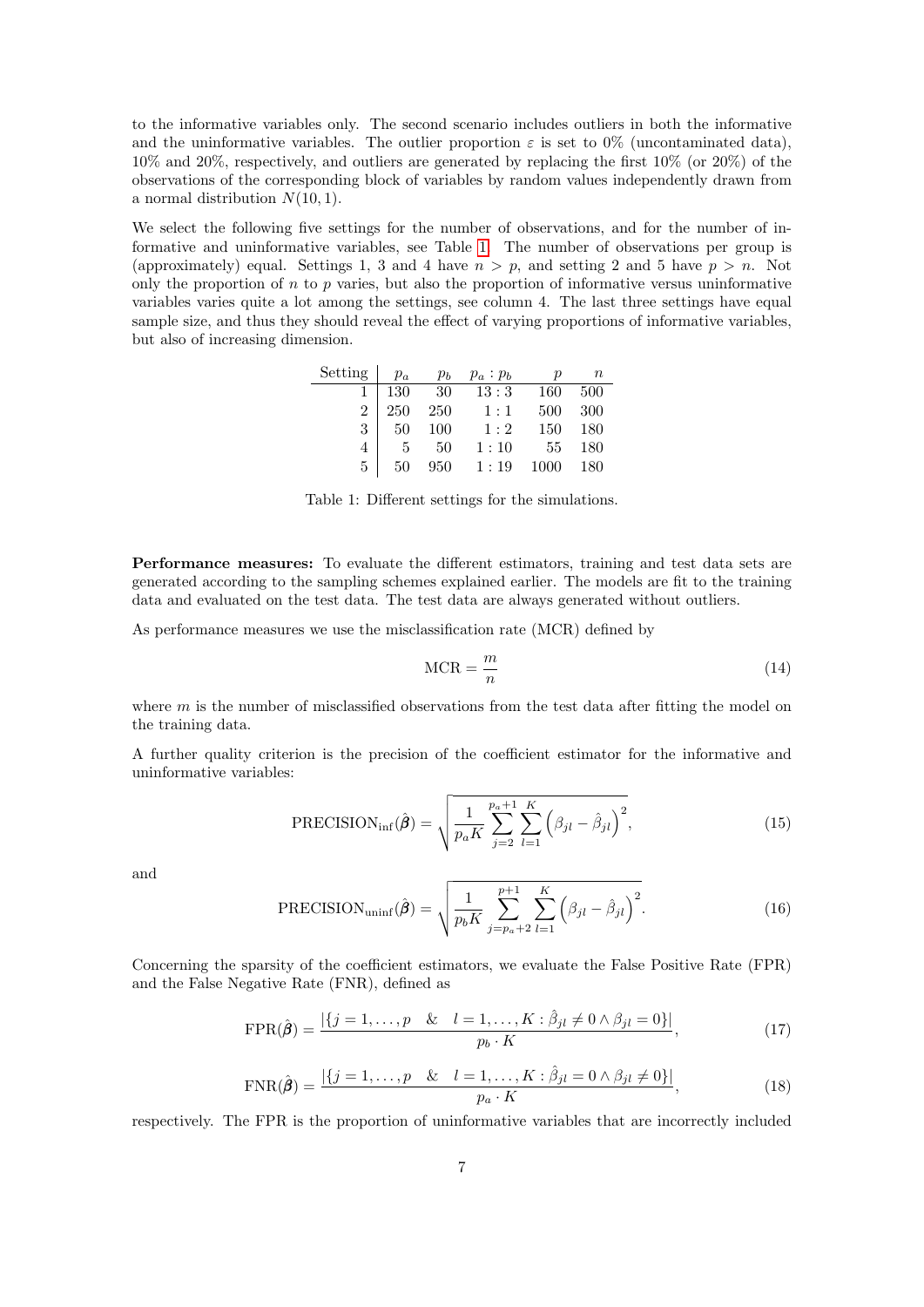in the model. On the other hand, the FNR is the proportion of informative variables that are incorrectly excluded from the model. A high FPR usually has a bad effect on the prediction performance since it inflates the variance of the estimator. Also high FNR is undesirable, since this can lead to wrong interpretations.

These evaluation measures are calculated for the generated data in each of 100 simulation replications separately. The evaluation measures are averaged over the replications and are summarized in the figures below. The smaller the value for these criteria, the better the performance of the method.

Results: The results of the simulations are presented in Figs. [1-](#page-7-0)[5,](#page-9-0) and the horizontal axes are arranged according to settings 1-5 (Table [1\)](#page-6-0), thus sorted according to a decreasing ratio of informative versus uninformative variables. The left plots show the outcomes for clean uncontaminated data, while the right plots are for results with 10% contamination. We also computed the results 20% contaminated, but since they lead to the same conclusions as those for 10% contamination, they are omitted here. Moreover, we only present the results for outliers in the informative variables, and omit those where outliers are in both data parts, as they reflect a similar structure.

Fig. [1](#page-7-0) shows the misclassification rates for the different settings. Note that according to the data generation, the group separation becomes more difficult in higher dimension. This explains a relatively low MCR for setting 4 with  $p = 55$ , and the highest MCR for setting 5 with  $p = 1000$ . For uncontaminated data ( $\varepsilon = 0$ ), the MCR of the elastic net estimator is smaller than that for the enet-LTS, except for setting 4, which is a bit unexpected. In this setting, the precision for the uninformative variables is much better for the robust than for the classical method (Figure [3](#page-8-0) left), and also the FPR is smaller (Figure [4](#page-9-1) left), which explains the discrepancy for MCR. With 10% contamination, the MCR increases in all settings for the non-robust method, while it is nearly unchanged for the robust one.



<span id="page-7-0"></span>Figure 1: Misclassification rate (MCR) for the different settings. Left: clean data; right: 10% contamination in informative variables only.

The precision of the informative variables in Fig. [2](#page-8-1) decreases with the decreasing rate of  $p_a/p_b$ , thus with increasing model sparsity. This decrease is also connected to a decrease of FPR (Fig. [4](#page-9-1) left) and an increase in FNR (Fig. [5](#page-9-0) left), for increasing sparsity. This means that for less sparse models, the methods tend to include noise variables, while for sparser models, they tend to exclude informative variables. Thus, the block of non-zero regression coefficients might be easier to being recovered if sparsity increases, and if estimated zeros appear in this block.

The precisions for the informative variables are slightly better for the classical elastic net estimator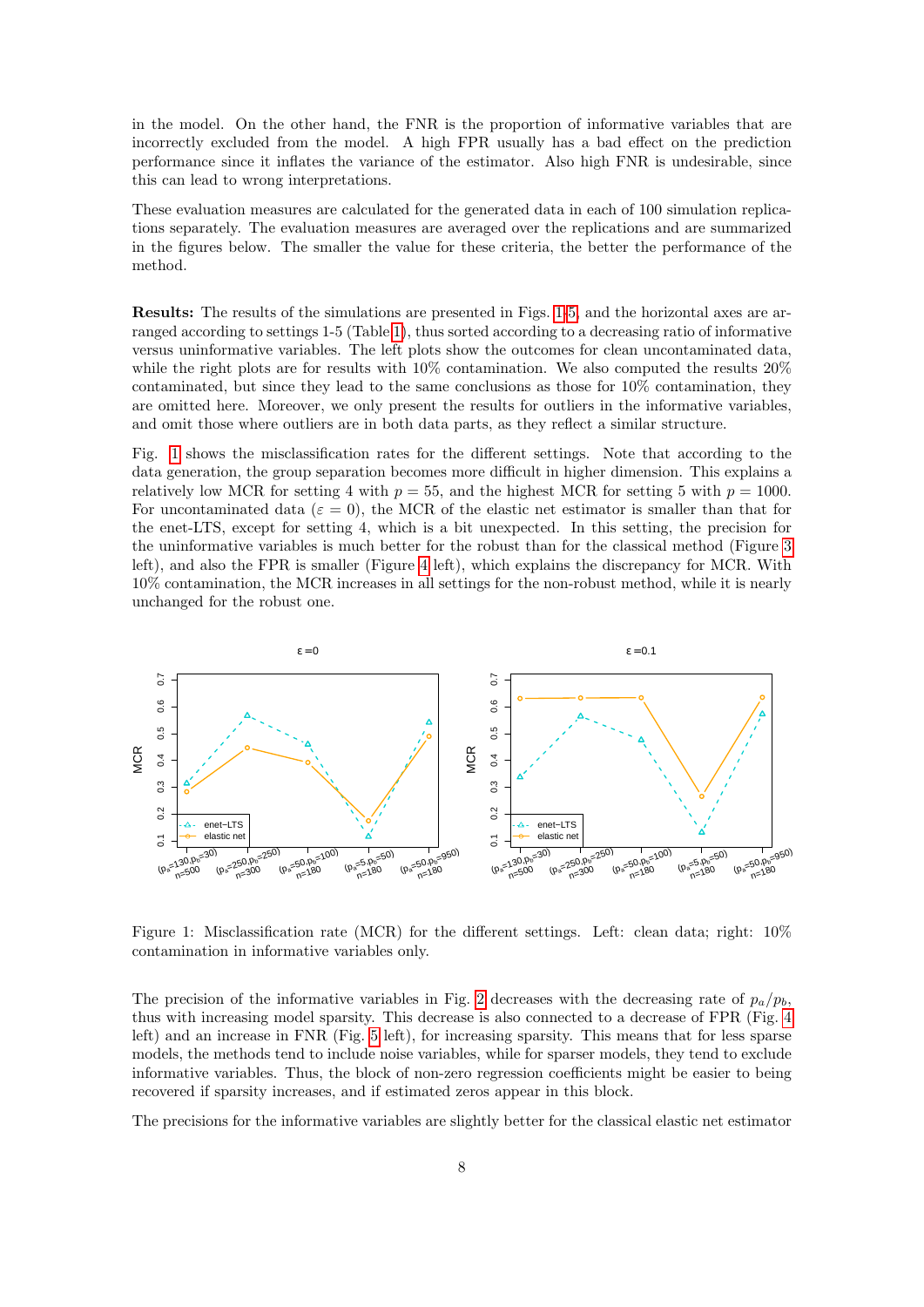in the uncontaminated case, and slightly better for enet-LTS with contaminated data (Fig. [2\)](#page-8-1). The precision of the uninformative variables in Fig. [3](#page-8-0) is quite comparable for the two estimators in the uncontaminated case, except for setting 4. Interestingly, enet-LTS is a bit better for the uncontaminated data, but elastic net has better performance in the contaminated case. However, when comparing the scale for the precision of the informative and uninformative variables, we see that these differences in the uninformative case are quite marginal.



<span id="page-8-1"></span>Figure 2: Precision of the estimated coefficients for informative variables  $(PRECISION<sub>inf</sub>)$  for the different settings. Left: clean data; right: 10% contamination in informative variables only.



<span id="page-8-0"></span>Figure 3: Precision of the estimated coefficients for uninformative variables (PRECISION<sub>uninf</sub>) for the different settings. Left: clean data; right: 10% contamination in informative variables only.

Fig. [4](#page-9-1) and Fig. [5](#page-9-0) show the quality of the variable selection ability of the estimators with respect to FPR and FNR. Both measures complement each other: when FPR increases, FNR decreases, and vice versa. The picture for enet-LTS is quite comparable in the uncontaminated and contaminated case, while for the classical estimator we see a completely different behavior: In case of contamination, the FNR increases enormously in almost all settings, thus far too few informative variables are selected. Compared to the uncontaminated case, the FPR can be reduced, which means a reduction of incorrectly selected noise variables. In other words, the classical estimator tends to produce much higher sparsity in presence of contamination.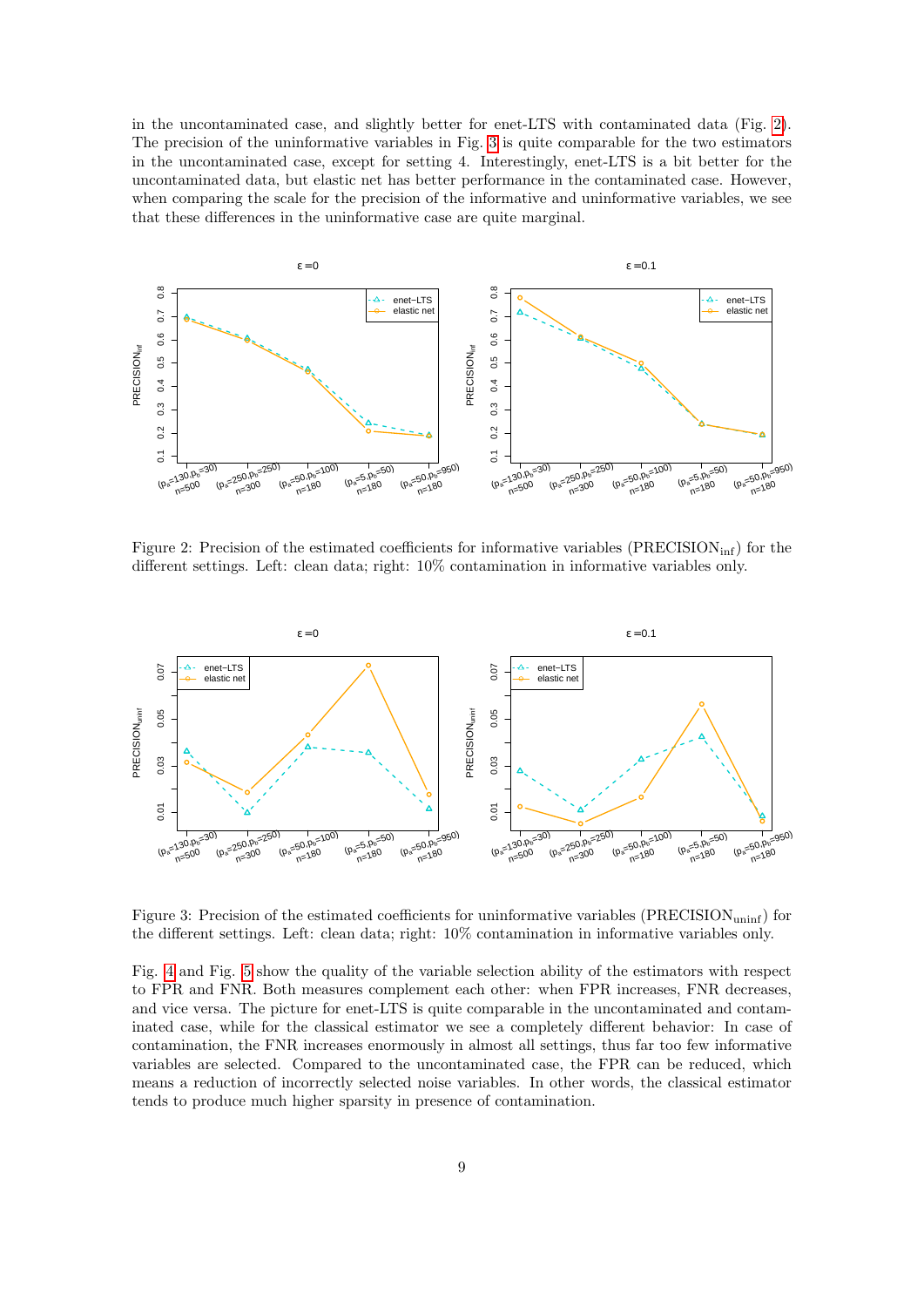

<span id="page-9-1"></span>Figure 4: False positive rate (FPR) for the different scenarios. Left: clean data; right:  $10\%$ contamination in informative variables only.



<span id="page-9-0"></span>Figure 5: False negative rate (FNR) for the different scenarios. Left: clean data; right:  $10\%$ contamination in informative variables only.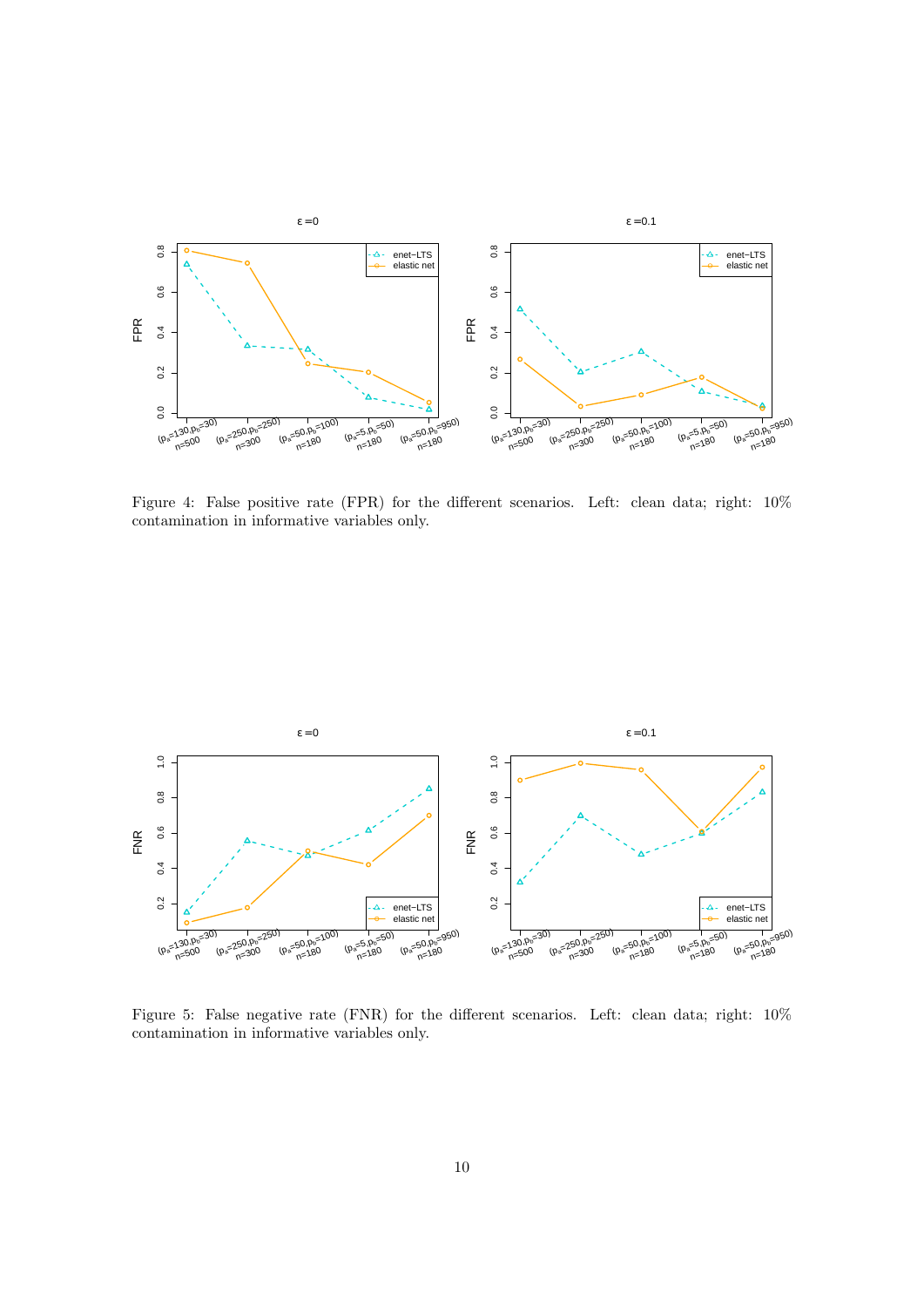### <span id="page-10-0"></span>5 Real data applications

#### 5.1 Analysis of handwritten digits

We consider a data set with normalized handwritten digits, which is available from the R package [\[18\]](#page-15-9) and goes back to [\[12\]](#page-15-10). This quite famous data set has been used a lot in machine learning, and it consists of images with scanned digits from envelopes of delivered letters from the the U.S. Postal Service. The images with the digits 0 to 9 (thus there are 10 groups) have been preprocessed to  $16 \times 16$  grayscale images. We fit our model to the training set consisting of 7291 observations, and evaluate for the test set which has 2007 observations. Table [2](#page-10-1) shows the resulting confusion table for the training data, and Table [3](#page-10-2) that for the test data. The correct classification rate is 88.1% for the training data, and 84.3% for the test data. One can see that the misclassifications are quite different among the different digits, depending on whether these are very similar or not. For example, digit "4" is frequently misclassified as digit "1", "2", or "9". Compared to other classifiers, especially from machine learning, see http://yann.lecun.com/exdb/mnist/, our results for the correct classification rate are not too exciting, but we can get interesting interpretations, as seen in the following.

|               |                | Predicted class |                |                |                  |                |          |     |          |     |     |
|---------------|----------------|-----------------|----------------|----------------|------------------|----------------|----------|-----|----------|-----|-----|
|               |                | 0               |                | $\overline{2}$ | 3                | 4              | 5        | 6   |          | 8   | 9   |
| class<br>True | $\theta$       | 1067            | 0              | 20             | 7                | 15             | 10       | 41  | 6        | 23  | 5   |
|               | 1              | 0               | 996            | 0              | $\left( \right)$ | 0              | 0        | 0   | 0        | 8   |     |
|               | $\overline{2}$ | 13              | 1              | 640            | 13               | 14             | $\Omega$ | 3   | 14       | 27  | 6   |
|               | 3              |                 |                | 14             | 576              | $\overline{2}$ | 22       | 0   | 10       | 24  | 8   |
|               | 4              |                 | 34             | 25             | $\theta$         | 551            |          | 11  | $\Omega$ | 9   | 20  |
|               | 5              | 12              |                | 10             | 25               | 31             | 456      | 4   | 5        | 8   | 4   |
|               | 6              | 10              | 4              | 39             | $\left( \right)$ | 13             | 16       | 568 | 0        | 14  |     |
|               | 7              |                 | $\overline{2}$ | 17             | 0                | 34             | 10       | 0   | 529      | 4   | 48  |
|               | 8              | ד               | 3              | 10             | 19               | 14             |          | 3   | 3        | 465 | 7   |
|               | 9              |                 | $\overline{2}$ | $\overline{2}$ |                  | 12             |          | 0   | 23       | 8   | 575 |

Table 2: Confusion table for the training data of the handwritten digits data set.

<span id="page-10-1"></span>

|               |                | <b>Predicted class</b> |                |                |                |     |          |                |                |                |     |
|---------------|----------------|------------------------|----------------|----------------|----------------|-----|----------|----------------|----------------|----------------|-----|
|               |                | 0                      |                | $\overline{2}$ | 3              | 4   | 5        | 6              |                | 8              | 9   |
| class<br>True | 0              | 317                    | $\theta$       | 11             | 3              | 4   |          | 15             | 0              |                |     |
|               | 1              | 0                      | 251            |                | $\overline{2}$ | 4   | 0        | $\overline{2}$ | 0              | 2              | 2   |
|               | $\overline{2}$ | 6                      | 0              | 157            | 6              | 9   |          |                | $\overline{2}$ | 16             |     |
|               | 3              | 5                      | $\theta$       | 4              | 128            | 3   | 14       | $\Omega$       | 1              | 6              | 5   |
|               | 4              |                        | 9              | 7              | $\theta$       | 164 | 0        | 3              |                | 4              | 11  |
|               | 5              | 8                      | $\theta$       | $\theta$       | 10             | 9   | 123      | 0              | 0              | 4              | 6   |
|               | 6              | 5                      | $\theta$       | 10             | 0              | 3   |          | 142            | 0              | 3              |     |
|               | 7              |                        | $\overline{2}$ | 4              | $\theta$       | 15  | $\Omega$ | 0              | 118            |                | 6   |
|               | 8              | 4                      | $\theta$       | 1              | 12             | 5   | 4        | $\overline{2}$ |                | 132            | 5   |
|               | 9              |                        | $\overline{2}$ | 0              |                | 4   | 2        | 0              | 7              | $\overline{2}$ | 159 |

<span id="page-10-2"></span>Table 3: Confusion table for the test data of the handwritten digits data set.

In order to understand how the classifier works and which pixel information is important for the class assignments, we show a plot of the regression coefficient matrix in Figure [6.](#page-11-0) Every plot is for one digit (legend on top), and consists of  $16 \times 16$  regression coefficients presented as image. Darker color means higher coefficient, red for positive, blue for negative. White refers to zero coefficients. Some of the coefficients are quite sparse, such as those for digit "1", others have almost no zeros.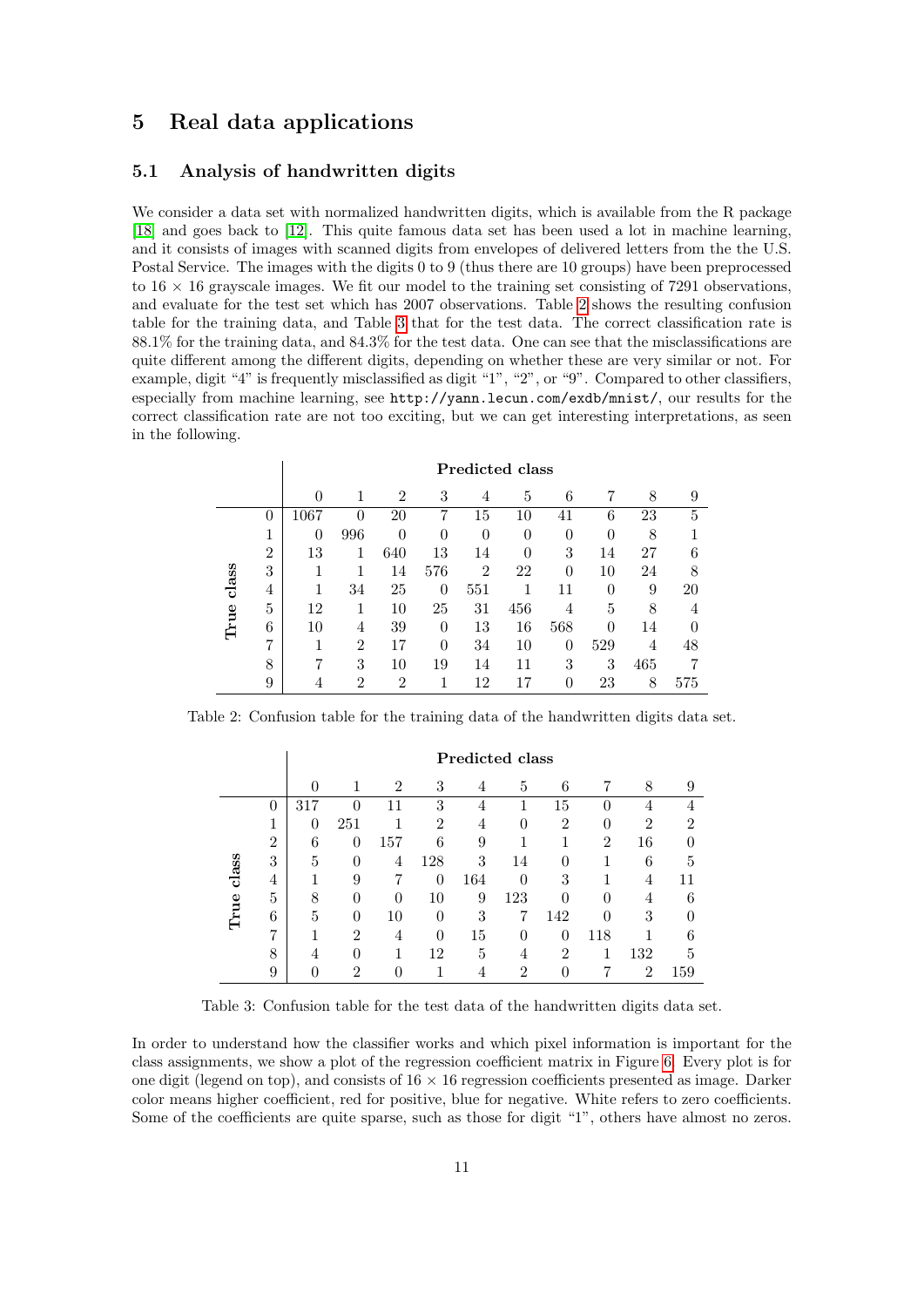Since the input data are scaled in  $[-1, 1]$ , and higher values refer to darker image information, we can say that positive coefficients increase the probability of assignment to a class. Accordingly, Figure [6](#page-11-0) shows well with red color which pixels are important for the class assignment, and which contribute negatively (blue). There seem to be some specifics related to the style how the digits are written, seen for example in the upper right part of digit "5".



<span id="page-11-0"></span>Figure 6: Visualization of the estimated regression coefficients.

This "typical" shape of the handwritten digits mentioned above can be extracted from our results. According to Equation [\(8\)](#page-3-0) we can compute for every observation of the training data a robust Mahalanobis distance. Figure [7](#page-11-1) shows the images with the smallest distances per class, and thus these would correspond to the most "inlying" and thus typical writing styles of the digits. On the other hand, Figure [8](#page-11-2) shows the most outlying training set observations per class, which are those observations of each class with the biggest distance.



<span id="page-11-1"></span>Figure 7: Most "inlying" digits according to the model.



<span id="page-11-2"></span>Figure 8: Most outlying digits of each group.

Figure [9](#page-12-0) shows the ten observations from the test set which should represent digits "5", but are incorrectly classified as digit "3", see also Table [3.](#page-10-2) Looking at the coefficients in Figure [6,](#page-11-0) the lower part in the image is very similar, but the upper part should indicate the major differences; in particular, digit "5" is expected to have dark pixel information in the upper right corner, which is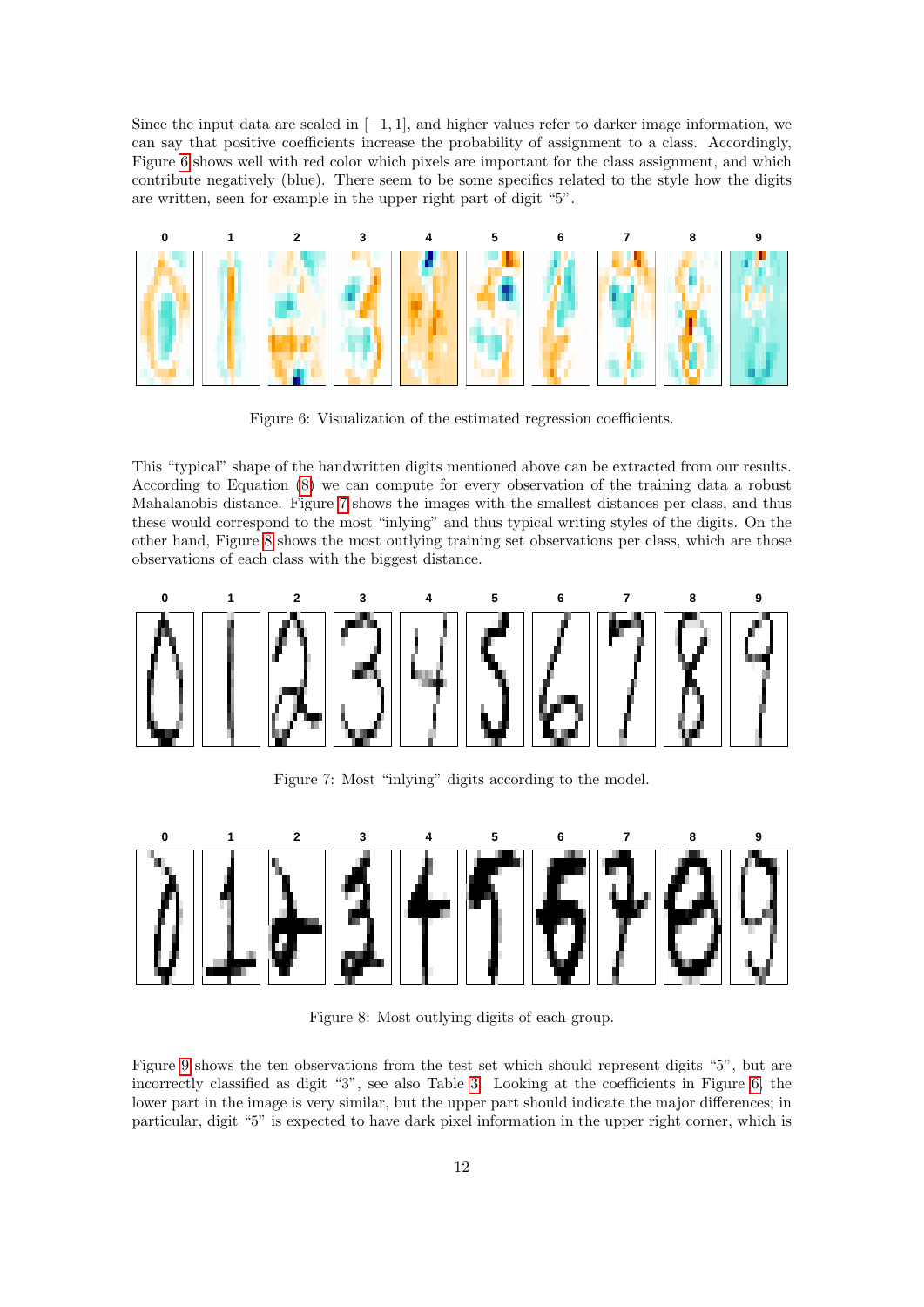not the case for digit "3". Indeed, this is what most of the images in Figure [9](#page-12-0) are missing. Other digits show different major differences to an expected "5" also mainly in the upper part.



<span id="page-12-0"></span>Figure 9: Digits "5" from the test set, wrongly classified as "3".

#### 5.2 Analysis of the fruit data set

This data set has been used previously in the context of robust discrimination, for example in [\[8\]](#page-14-7). It contains spectral information with 256 wavelengths, thus is high-dimensional, for observations from 3 different cultivars of the same fruit, named D, M, and HA, with group sizes 490, 106, and 499. Group D in fact consists of two sub-groups, because for 140 observations a new lamp has been installed in the measurement device. As we have no information about the membership of these subgroups, we treat them as one group. Also group HA should consist of 3 sub-groups due to a change of the illumination system, and also this group was treated as a single group.

Applying our estimator yields the estimated coefficients visualized in Figure [10,](#page-12-1) which shows the 256 values per group as lines. One can see that the model yields a very sparse solution. The first wavelength range which looks rather confusing seems to be important for the classification task.



<span id="page-12-1"></span>Figure 10: Estimated coefficients for the fruit data set.

The model has a correct classification rate of about 87%, well balanced over the groups. However, we did not go into a deeper evaluation of the classification performance by using cross-validation. Five-fold cross-validation has been used inside the procedure for selecting the optimal tuning parameters. Here we have forced  $\alpha$  to be higher, yielding more sparsity. With the optimal value of  $\alpha$  we would have had no sparsity at all, but an improved error rate of about 95%.

We computed the scores matrix  $\mathbf{Z}_l$ , for  $l = 1, 2, 3$ , see Section [2.2,](#page-2-2) and the resulting scaled robust distances, see Equation [\(8\)](#page-3-0). Figure [11](#page-13-1) (left) shows the scores of all groups in the space of the first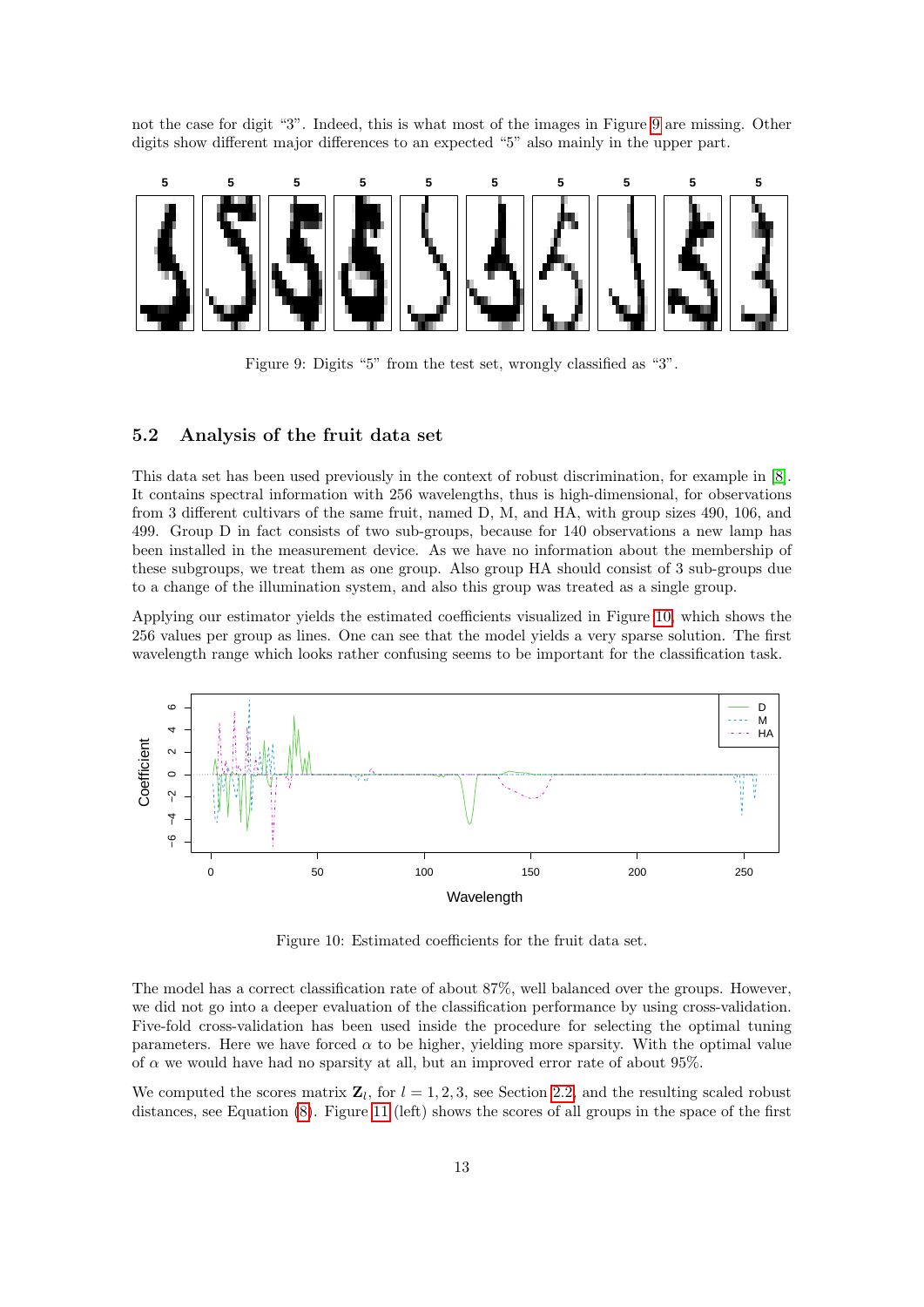two principal components, explaining nearly all of the variability. The symbol colors are according to the group memberships, and the symbols according to the scaled distance: a rhombus if this distance was 1, and a "+" otherwise. For group HA we can indeed see that a big part of the observations has been identified as outliers, or at least as unusual observations. Also for group D we can see several outliers. The right plot of this figure shows a ternary plot with the estimated probabilities, again using the same symbols as before. Most observations are close to the edge of the triangle, and thus they are correctly assigned to the corresponding class. Many of the outliers from the HA group are wrongly assigned to group M or D, which also reduces the correct classification rate. If one would exclude the observations with scaled distance smaller than one from the error rate calculation, the correct classification rate would be higher than 99%.



<span id="page-13-1"></span>Figure 11: First two principal components of the estimated scores (left) and classification probabilities (right) for the fruit data set.

# <span id="page-13-0"></span>6 Conclusions

This paper introduced a robust and sparse method for multinomial regression. The method is able to identify outliers in high-dimensional data, as well as mislabeled observations, thus observations which rather belong to a different group, and it downweights such outliers in the estimation procedure. In contrast to linear discriminant analysis, the multinomial regression model directly specifies the parameters which relate the variables to the classification problem, and this supports the interpretability of the estimated parameters. In a sparse setting, non-zero parameters will be connected to informative variables, while uninformative noise variables are associated with zero parameters. In presence of outliers, a robust method is supposed to not only return reliable parameter estimates, but also a reliable identification of relevant and noise variables.

The idea to achieve robustness for the parameter estimation is based on trimming the penalized negative log-likelihood function [\[5\]](#page-14-3), similar as it has been proposed for robust logistic regression in high dimensions [\[10\]](#page-15-0). Outliers are identified in the space of the scores, which are the values of the linear link function. The score space has at most dimension  $K - 1$ , where K is the number of groups, and thus group-wise robustly estimated (and scaled) Mahalanobis distances can be used for the purpose of outlier identification. The score space is also very useful for visual data exploration and interpretation. Finally, the outlyingness information can be incorporated in weights to obtain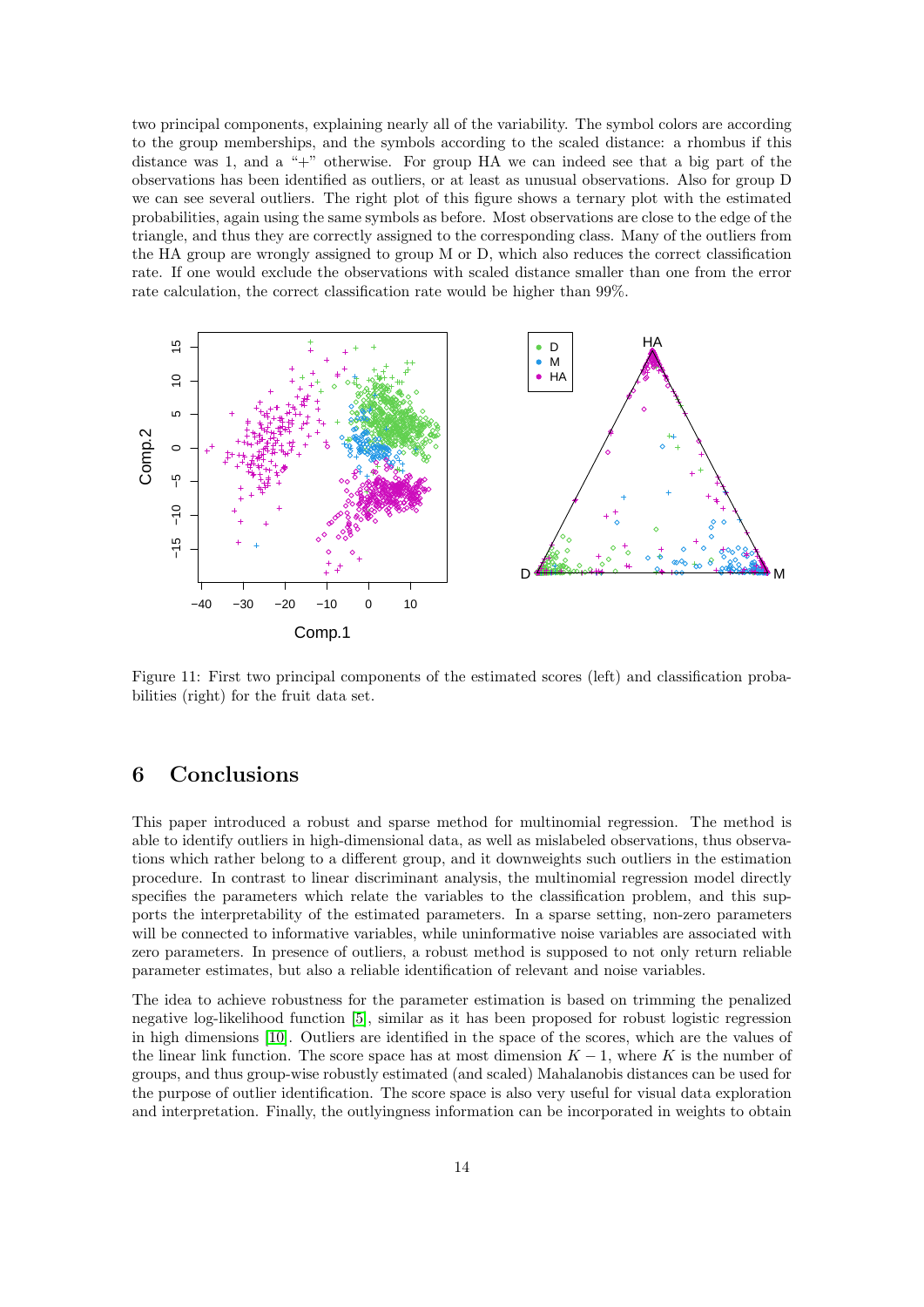a reweighted estimator which achieves higher efficiency than the trimmed estimator. Sparsity is obtained by using an elastic net penalty, which results in an intrinsic variable selection property besides dealing with the multicollinearity problem, and therefore the proposed method is very useful in high-dimensional sparse settings.

We have conducted simulations to compare the proposed estimator with its non-robust counterpart introduced in [\[5\]](#page-14-3). Hereby, various scenarios such as  $n > p$ ,  $p > n$ , and increasing sparsity levels have been considered. For uncontaminated data, the robust estimator sometimes tends to lead to a higher false negative rate than the classical estimator, and thus to a sparser model. In contrast, the false positive rate is often smaller than for the classical estimator, which means to obtain fewer false discoveries. Again, depending on the setting, the robust estimator can lead to a (slightly) increased misclassification error. In presence of contamination we have seen that the robust estimator leads to a performance which is very similar to the uncontaminated case, while the classical estimator is severely influenced by the outliers.

Finally, the real data applications in Sec. [5](#page-10-0) revealed the usefulness of the proposed estimator. Plots of the estimated regression parameters lead to very interesting conclusions, since we can see which variables (pixels, wavelengths) are important for the classification task. Also the outlyingness information and the visualization of the scores is highly useful for a deeper understanding of the problem.

The algorithm for computing the estimator has been implemented in the R package enetLTS [\[11\]](#page-15-11). This package is using internally the R package *glmnet* [\[6\]](#page-14-4) which also implements Poisson, Cox and multivariate regression. As a matter of course, in our future work we plan to extend the introduced algorithm to these models.

## Acknowledgments

This work is supported by grant TUBITAK 2219 from the Scientific and Technological Research Council of Turkey (TUBITAK).

### References

- <span id="page-14-6"></span>[1] Akdeniz, F. and Erol, H. 2003. Mean Squared Error Matrix Comparisons of Some Biased Estimators in Linear Regression. Communications in Statistics: Theory and Method, 32 (12):2389-2413.
- <span id="page-14-5"></span>[2] Daniel, C. and Wood, F. S. 1980. Fitting equations to data: computer analysis of multifactor data. 2nd edn. In: With the assistance of John W. Gorman. Wiley, New York.
- <span id="page-14-2"></span>[3] Farebrother, R.W. 1976. Further Results on the Mean Square Error of Ridge Regression. Journal of the Royal Statistical Society Series B, 38(3):248-250.
- <span id="page-14-1"></span>[4] Hald, A. 1952. Statistical Theory with Engineering Applications., New York: Wiley.
- <span id="page-14-3"></span>[5] Hoerl, A.E. and Kennard, R.W. 1970. Ridge Regresssion: Biased Estimation for Nonorthogonal Problems. Technometrics, 12(1):55-67.
- <span id="page-14-4"></span>[6] Hoerl, A.E., Kennard, R.W., and Baldwin, K. F., 1975. Ridge Regression: Some Simulation, Communications in Statistics: Theory and Methods, 4:105-123.
- <span id="page-14-0"></span>[7] Liu, K. 1993. A New Class of Biased Estimate in Linear Regression Communications in Statistics: Theory and Methods,  $22(2)$ :393-402.
- <span id="page-14-7"></span>[8] Liu, K. 2003. Using Liu-Type Estimator to Combat Collinearity. Communications in Statistics: Theory and Methods, 32(5):1009-1020.